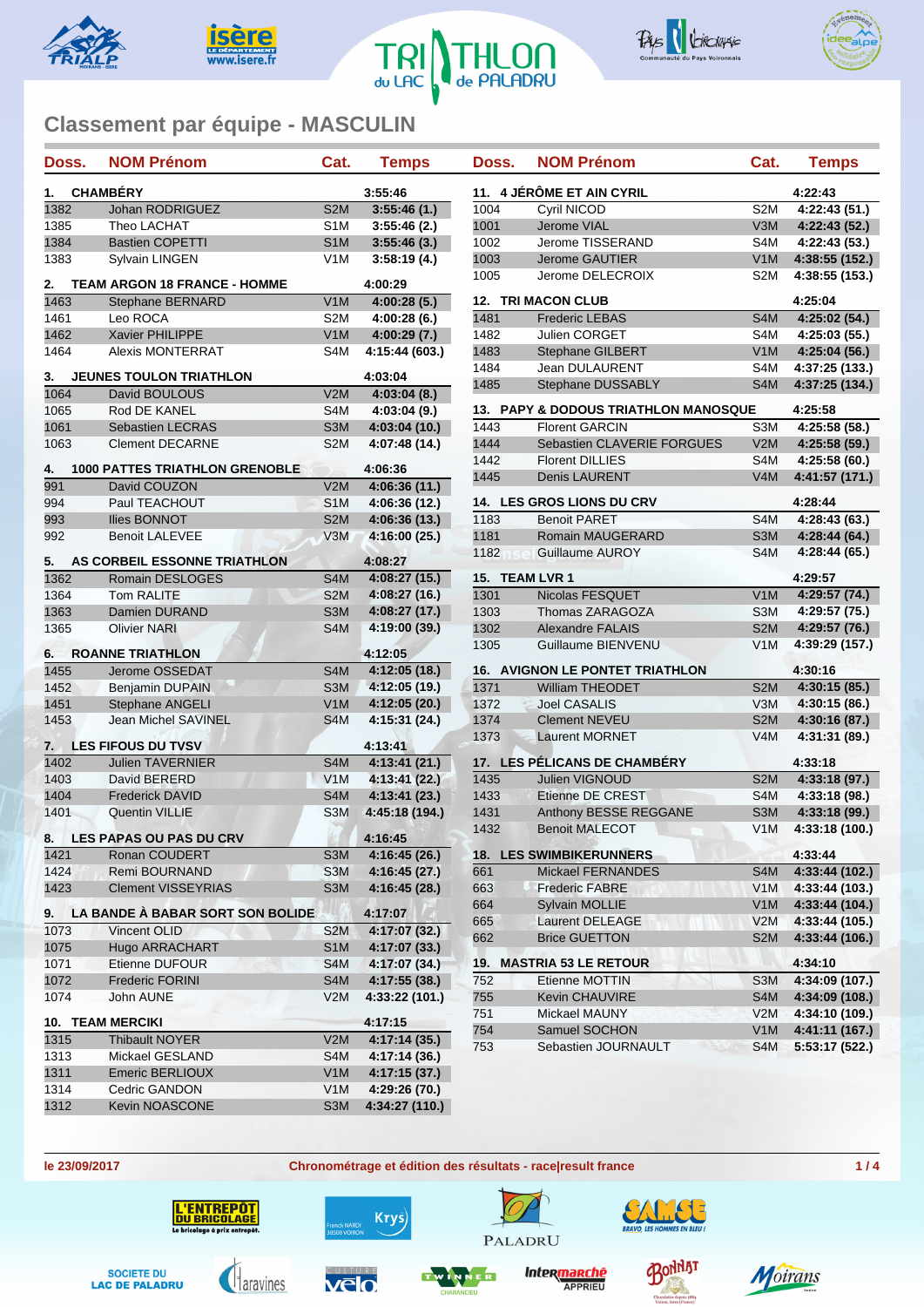









| Doss.              | <b>NOM Prénom</b>                 | Cat.                                 | <b>Temps</b>                     | Doss.                 | <b>NOM Prénom</b>                          | Cat.                                 | <b>Temps</b>                     |
|--------------------|-----------------------------------|--------------------------------------|----------------------------------|-----------------------|--------------------------------------------|--------------------------------------|----------------------------------|
| 20. TVSV BOBOGOSS' |                                   | 4:35:26                              |                                  | 29. LES CROC-FOSSILES |                                            | 4:38:31                              |                                  |
| 1335               | <b>Nelson CHAMBONNET</b>          | S <sub>3</sub> M                     | 4:35:26(111.)                    | 1154                  | <b>Arthur CHAUFFERIN</b>                   | S <sub>2</sub> M                     | 4:38:30 (149.)                   |
| 1332               | Francois MAZOYER                  | S <sub>1</sub> M                     | 4:35:26 (112.)                   | 1152                  | Julien LEVEQUE                             | S <sub>4</sub> M                     | 4:38:31 (150.)                   |
| 1331               | <b>Gregory SOLIGNAC</b>           | S <sub>4</sub> M                     | 4:35:26 (113.)                   | 1155                  | Jean Christophe LECLERCQ                   | V <sub>1</sub> M                     | 4:38:31(151.)                    |
| 1334               | <b>Julien VAUDOUR</b>             | S <sub>3</sub> M                     | 4:50:33 (219.)                   | 1153                  | Lionel MAZET                               | V1M                                  | 5:14:46 (387.)                   |
|                    | 21. CISCO-TEAM                    |                                      | 4:35:49                          |                       | <b>30. OULLINS TRIATHLON 2</b>             |                                      | 4:39:06                          |
| 1032               | <b>Adrien DOLCI</b>               | S <sub>3</sub> M                     | 4:35:48 (118.)                   | 731                   | Jean Regis ROUX                            | S <sub>4</sub> M                     | 4:39:06 (154.)                   |
| 1033               | Guillet MAXIME                    | S <sub>2</sub> M                     | 4:35:49 (119.)                   | 732                   | <b>Alexis LABATTU</b>                      | S <sub>2</sub> M                     | 4:39:06 (155.)                   |
| 1034               | Jean OSTIAN                       | V1M                                  | 4:35:49 (120.)                   | 733                   | <b>Laurent TAREL</b>                       | V <sub>1</sub> M                     | 4:39:06 (156.)                   |
| 1031               | Fabien DRAGO RAJON                | S4M                                  | 5:00:00 (275.)                   | 734                   | <b>Bruno LAGNIET</b>                       | S4M                                  | 5:19:54 (413.)                   |
|                    | 22. LES VIKINGS                   |                                      | 4:36:05                          |                       | 31. TEAM BEN&NUTS RETURNS                  |                                      | 4:41:16                          |
| 1475               | <b>Anthony BARON</b>              | S <sub>2</sub> M                     | 4:36:05(121.)                    | 831                   | Antoine MARTI                              | V <sub>1</sub> M                     | 4:41:16 (168.)                   |
| 1474               | Yannick L ORPHELIN                | V <sub>1</sub> M                     | 4:36:05 (122.)                   | 832                   | <b>Benoit DESSERTINE</b>                   | S <sub>3</sub> M                     | 4:41:16 (169.)                   |
| 1473               | Maxime CLOQUIE                    | S <sub>4</sub> M                     | 4:36:05 (123.)                   | 835                   | <b>Adrien MONTCHER</b>                     | S <sub>1</sub> M                     | 4:41:16 (170.)                   |
|                    | 23. PTITS LOUPS DE NANTERRE       |                                      | 4:36:13                          |                       | <b>32. TURBO RAIDERS</b>                   |                                      | 4:42:49                          |
| 1242               | Laurent LECOUTURIER               | V2M                                  | 4:36:12 (124.)                   | 964                   | Ismael MERZAQ                              | S <sub>3</sub> M                     | 4:42:48 (175.)                   |
| 1241               | <b>Badr Eddine RHARBI</b>         | S <sub>4</sub> M                     | 4:36:13 (125.)                   | 963                   | <b>Yannick FAURE</b>                       | V <sub>1</sub> M                     | 4:42:48 (176.)                   |
| 1245               | Denis FOURREY                     | V1M                                  | 4:36:13 (126.)                   | 961                   | Romain CLAVELIN TRUCHON                    | S <sub>2</sub> M                     | 4:42:49 (177.)                   |
| 1243               | <b>Antoine GIBERT</b>             | S4M                                  | 4:48:21 (205.)                   | 965                   | Joel SZATANEK                              | V1M                                  | 5:17:05 (403.)                   |
| 1244               | <b>Thibaut GAUTHIER</b>           | S4M                                  | 4:57:37 (255.)                   | 962                   | Simon LAUGIER                              | S <sub>3</sub> M                     | 5:17:05 (404.)                   |
| 24.                | <b>MAXIMASTRIA</b>                |                                      | 4:36:15                          |                       | 33. ORLEANS ASFAS TRI 4                    |                                      | 4:43:23                          |
| 714                | Julien DELPORTE                   | S <sub>4</sub> M                     | 4:36:14 (127.)                   | 812                   | <b>Arnaud MORELLE</b>                      | V <sub>1</sub> M                     | 4:43:23 (182.)                   |
| 712                | Olivier POULIQUEN                 | V2M                                  | 4:36:15 (128.)                   | 814                   | <b>Aurelien BESNARD</b>                    | S <sub>2</sub> M                     | 4:43:23 (183.)                   |
| 715                | Sebastien GALLOYER                | S <sub>4</sub> M                     | 4:36:15 (129.)                   | 813                   | Nicolas DESCHAMPS                          | V <sub>1</sub> M                     | 4:43:23 (184.)                   |
| 711                | Pascal DURAND                     | V3M                                  | 4:54:41 (236.)                   |                       |                                            |                                      |                                  |
| 713                | <b>Yvan NABAT</b>                 | V4M                                  | 5:08:47(336.)                    | 34. ASFAS 1<br>1022   |                                            | V2M                                  | 4:43:44                          |
| 25. ACO TRI        |                                   |                                      | 4:36:52                          | 1024                  | <b>Stephane NERE</b><br>Sebastien DOISNEAU | V <sub>1</sub> M                     | 4:43:43 (185.)<br>4:43:44 (186.) |
| 502                | Stephane GUILHERMET               | V2M                                  | 4:36:52 (130.)                   | 1021                  | <b>Rui SANTOS</b>                          | V2M                                  | 4:43:44 (187.)                   |
| 503                | Samuel BAZZOLI                    | V1M                                  | 4:36:52 (131.)                   | 1023                  | <b>Francois LEFEVRE</b>                    | V3M                                  | 4:44:19 (191.)                   |
| 505                | <b>Julien TANGUY</b>              | S <sub>3</sub> M                     | 4:36:52 (132.)                   |                       |                                            |                                      |                                  |
| 504                | <b>Frederic CAZALS</b>            | V1M                                  | 4:58:34 (260.)                   | 35. ASVEL'ITES        |                                            |                                      | 4:46:32                          |
| 501                | <b>Eric SERGENT</b>               | V3M                                  | 5:02:24 (298.)                   | 224                   | <b>Guillaume ROCHAT</b>                    | V2M                                  | 4:46:31 (200.)                   |
|                    |                                   |                                      |                                  | 225                   | <b>Richard GENANS BOITEUX</b>              | V3M                                  | 4:46:32 (201.)                   |
|                    | 26. MACH3 CELTIQUES               |                                      | 4:37:48                          | 221                   | Christophe JEAUNEAU                        | V3M                                  | 4:46:32 (202.)                   |
| 1234               | Xavier DI GIROLAMO                | S <sub>4</sub> M                     | 4:37:48 (135.)                   | 223                   | <b>Frederic TISSOT</b>                     | V3M                                  | 4:46:32 (203.)                   |
| 1232               | <b>Gregory BONNAMY</b>            | V1M                                  | 4:37:48 (136.)                   | 36.                   | <b>CHAMBERY TRIATHLON EX ET LENTS TEAM</b> |                                      | 4:48:24                          |
| 1233               | <b>Guillaume COUGE</b>            | S <sub>2</sub> M                     | 4:37:48 (137.)                   | 553                   | <b>Richard FOUREL</b>                      | V3M                                  | 4:48:23 (206.)                   |
| 1231               | Korick LECUE                      | V1M                                  | 4:46:00 (195.)                   | 552                   | <b>Arnaud DEBOURSE</b>                     | V <sub>1</sub> M                     | 4:48:23 (207.)                   |
| 1235               | Jacques ROSSIGNOL                 | S <sub>3</sub> M                     | 5:16:12 (396.)                   | 555                   | Lionel PICHON                              | S4M                                  | 4:48:24 (209.)                   |
|                    | 27. VALLONS DE LA TOUR - TEAM J&M |                                      | 4:38:00                          | 551                   | Sébastien BESSON                           | V1M                                  | 4:48:24 (208.)                   |
| 972                | Gerald TOE                        | S <sub>4</sub> M                     | 4:37:59 (138.)                   |                       |                                            |                                      |                                  |
| 971                | <b>Frantz DAVAL</b>               | V2M                                  | 4:37:59 (139.)                   |                       | 37. VSF TRI TWO                            |                                      | 4:51:37                          |
| 974                | Didier VEDELAGO                   | V2M                                  | 4:38:00 (140.)                   | 1344                  | Arnaud ROLLAND                             | V <sub>1</sub> M                     | 4:51:34 (224.)                   |
| 975                | Mickael SCHAVITS                  | S4M                                  | 4:38:01 (141.)                   | 1343                  | <b>Cyrille AMELINEAU</b>                   | V1M                                  | 4:51:36 (225.)                   |
|                    | 28. LES BÉBÉS DU TTC              |                                      | 4:38:10                          | 1342                  | <b>Thierry BARRE</b>                       | V2M                                  | 4:51:37 (226.)                   |
| 1134               | Alexandre LEFEBVRE                |                                      |                                  | 1345<br>1341          | <b>Arnaud BARRE</b><br>Patrice AUMONT      | S <sub>1</sub> M<br>V <sub>1</sub> M | 4:51:37 (227.)                   |
| 1135               | <b>Gerard GALLIOT</b>             | S <sub>2</sub> M<br>S <sub>3</sub> M | 4:38:10 (142.)<br>4:38:10 (143.) |                       |                                            |                                      | 4:51:39 (228.)                   |
| 1133               | Marceau NOURISSON                 | S4M                                  | 4:38:10 (144.)                   |                       | 38. RHODIA LES JEUN'S                      |                                      | 4:52:35                          |
| 1132               | Denis LAUGA CAMI                  | V2M                                  | 4:38:11 (145.)                   | 861                   | <b>Stephane MARITON</b>                    | S <sub>4</sub> M                     | 4:52:34 (229.)                   |
|                    |                                   |                                      |                                  | 863                   | <b>Olivier RENARD</b>                      | V2M                                  | 4:52:35 (230.)                   |
|                    |                                   |                                      |                                  | 864                   | Kevin PINEL                                | S <sub>2</sub> M                     | 4:52:35 (231.)                   |
|                    |                                   |                                      |                                  | 862                   | Thibault BRIZAY                            | S <sub>2</sub> M                     | 4:52:35 (232.)                   |



**le 23/09/2017 Chronométrage et édition des résultats - race|result france 2 / 4**

**CIEU** 







Krys)



Inter<mark>manche</mark>

PALADRU



AMSE

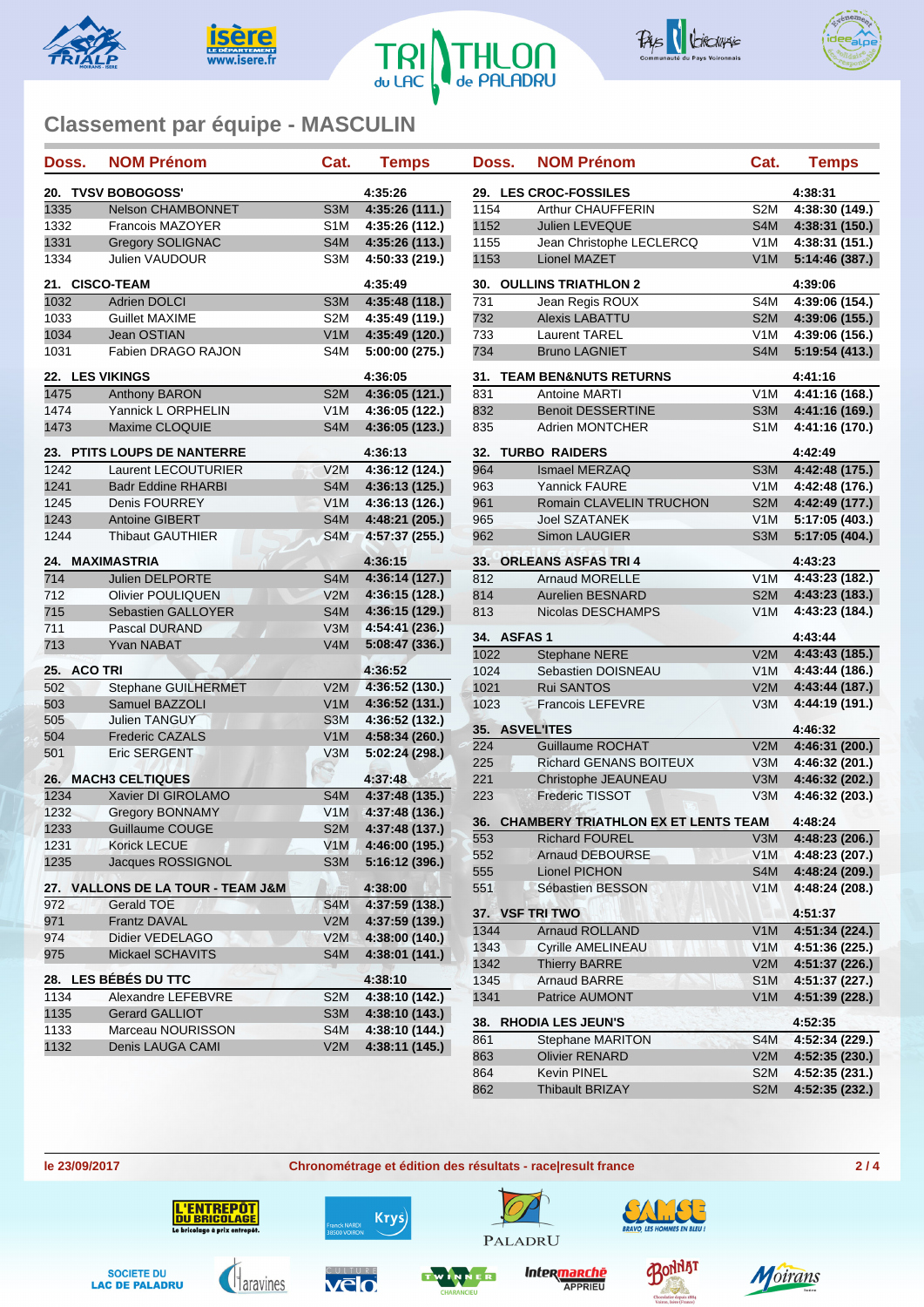









| Doss. | <b>NOM Prénom</b>                 | Cat.             | <b>Temps</b>   | Doss.      | <b>NOM Prénom</b>                     | Cat.              | <b>Temps</b>           |
|-------|-----------------------------------|------------------|----------------|------------|---------------------------------------|-------------------|------------------------|
|       | <b>39. TRIATHLON MANOSQUE</b>     |                  | 4:55:24        |            | 48. MACH3 WARRIORS                    |                   | 5:06:53                |
| 944   | <b>Eric PERES</b>                 | V2M              | 4:55:24(239.)  | 1275       | Laurent SOY                           | V1M               | 5:06:52 (32            |
| 945   | <b>Sebastien BERNARD</b>          | V1M              | 4:55:24 (240.) | 1273       | <b>Benoit DELEBECQUE</b>              | S4M               | 5:06:52 (32            |
| 943   | <b>Richard MAINTENANT</b>         | V2M              | 4:55:24(241.)  | 1271       | Emmanuel COUZON                       | V2M               | 5:06:53 (32            |
| 942   | <b>Sebastien MEN</b>              | S4M              | 4:55:24 (242.) | 1274       | Pierre LOQUES                         | S4M               | 5:06:53 (33            |
|       | <b>40. TRISPIRIDON OYONNAX</b>    |                  | 4:57:51        | 1272       | Roland DAUPHIN                        | S4M               | 5:06:54 (33            |
| 952   | Sylvain PHILIP                    | V2M              | 4:57:51(256.)  |            | 49. LES COMPÈRES DE LANEUVEVILLE      |                   | 5:10:22                |
| 953   | Didier RIVOIRA                    | V3M              | 4:57:51 (257.) | 1392       | Guillaume FOUACHE                     | S <sub>3</sub> M  | 4:20:39 (4)            |
| 951   | Jerome MORAND                     | V <sub>1</sub> M | 4:57:51 (258.) | 1393       | Stephane GENIN                        | V1M               | 4:20:39 (4)            |
| 954   | Julien LACROIX                    | S4M              | 4:57:52 (259.) | 1391       | Kévin GOBI                            | S <sub>2</sub> M  | 5:10:22 (34            |
|       | 41. TEAM LVR 2                    |                  | 4:58:44        |            | 50. TEAM VIGNAL TRIATHLON             |                   | 5:10:42                |
| 893   | Maxime BOUCKE                     | S4M              | 4:58:43 (261.) | 1501       | Thierry VERZIER                       | V2M               | 5:10:42 (35            |
| 894   | Jean MENNESSON                    | S4M              | 4:58:43 (262.) | 1502       | <b>Alexis DESBROSSES</b>              | S <sub>3</sub> M  | 5:10:42 (35            |
| 895   | Herve DAUNIZEAU                   | S3M              | 4:58:44 (263.) | 1503       | Matthieu CAILLET                      | S3M               | 5:10:42 (35            |
| 891   | Hugues ROUZEEUW                   | S <sub>3</sub> M | 4:58:46 (264.) |            |                                       |                   |                        |
| 892   | Philippe GARZON                   | V4M              | 4:58:46 (265.) |            | 51. DIJON SINGLETRACK                 |                   | 5:10:42                |
|       |                                   |                  |                | 274        | Jean-Charles TERRILLON                | S <sub>2</sub> M  | 5:10:41 (34            |
|       | 42. GIRL TEAM                     |                  | 5:00:36        | 272        | Jerome LEVEQUE                        | V1M               | 5:10:41 (35            |
| 1041  | Sebastien PENASSE                 | V2M              | 5:00:35(279.)  | 275        | <b>Cyril QUERU</b>                    | V1M               | 5:10:42 (35            |
| 1042  | Julien CROS                       | S <sub>4</sub> M | 5:00:35 (280.) | 273        | David LAVENU                          | V <sub>1</sub> M  | 5:10:43 (35            |
| 1044  | Philippe PASTORINO                | S3M              | 5:00:36(281.)  | 271        | <b>Lilian RICHARDET</b>               | S <sub>4</sub> M  | 5:10:43 (35            |
|       | <b>43. LA BALADE DU POISILIEN</b> |                  | 5:00:53        |            | 52. ALBERTVILLE TARENTAISE TRIATHLON  |                   | 5:11:29                |
| 591   | Thierry BORNAND                   | S <sub>2</sub> M | 5:00:53(282.)  | 213        | Anthony BOURILLE                      | S3M               | 5:11:29 (36            |
| 592   | Laurent GAUDRY                    | S <sub>3</sub> M | 5:00:53(283.)  | 214        | Francois DEBROUX                      | V1M               | 5:11:29 (36            |
| 593   | <b>Jeremy MARTIN</b>              | S <sub>3</sub> M | 5:00:53 (284.) | 215        | <b>Julien PACALET</b>                 | V <sub>1</sub> M  | 5:11:29 (36            |
|       |                                   |                  |                | 211        | Romain FLAMMIER                       | S <sub>2</sub> M  | 5:11:30 (36            |
|       | <b>44. ANGERS TRIATHLON</b>       |                  | 5:02:13        | 212        | Lionel RODENBURG                      | S4M               | 5:11:30 (36            |
| 514   | <b>Richard STEPHAN</b>            | V1M              | 5:02:13(289.)  |            |                                       |                   |                        |
| 511   | <b>Benoit COMTE</b>               | V2M              | 5:02:13 (290.) |            | 53. OULLINS TRAITHLON 1               |                   | 5:12:37                |
| 513   | <b>Tony CANAT</b>                 | V4M              | 5:02:13(291.)  | 821        | David CANDELOT                        | V1M               | 5:12:36 (36            |
| 512   | <b>Bruno BOITEAU</b>              | V3M              | 5:12:16 (366.) | 824        | <b>Thomas GOURDON</b>                 | V <sub>1</sub> M  | 5:12:37 (36            |
| 515   | <b>Christophe ARTERO</b>          | V2M              | 5:18:15(408.)  | 822        | David RAGEYS                          | S <sub>3</sub> M  | 5:12:37 (36            |
|       | 45. BBT LES ACCROS                |                  | 5:02:19        |            | 54. LES POTES DE L'ASFAS              |                   | 5:12:58                |
| 772   | <b>Gilles PHILIBERT</b>           | V2M              | 5:02:19 (292.) | 643        | Pascal BOUCHER                        | V2M               | 5:12:58 (37            |
| 771   | Lionel POZET                      | V2M              | 5:02:19(293.)  | 642        | Jean Marc BESNARD                     | V3M               | 5:12:58 (37            |
| 775   | <b>Frederic GEFFRAYE</b>          | V2M              | 5:02:19 (294.) | 645        | Christophe POITOU                     | V <sub>1</sub> M  | 5:12:58 (37            |
| 774   | <b>Julien VAUTRIN</b>             | V1M              | 5:02:19 (295.) | 644        | Yan CAPITAINE                         | V2M               | 5:12:59 (37            |
| 773   | <b>Frederic VALENTIN</b>          | V2M              | 5:02:20 (296.) |            | 55. LES ZOZOS                         |                   | 5:13:38                |
|       | 46. LES BRONZÉS FONT DU TRI       |                  | 5:05:01        | 432        | Philippe BOUCHER                      | S4M               | 5:13:37 (37            |
| 321   | Sebastien CHEVALIER               | S4M              | 5:05:01(301.)  | 433        | Damien KOBELCZUK                      | S4M               | 5:13:38 (38            |
| 324   | Sebastien DUPIN                   | V1M              | 5:05:01 (302.) | 431        | <b>Benoit ANTRIEUX</b>                | S <sub>3</sub> M  | 5:13:38 (38            |
| 325   | Cedric COMBY                      | V1M              | 5:05:01(303.)  |            |                                       |                   |                        |
| 322   | Fabien GUYOT                      | S <sub>4</sub> M | 5:05:02(304.)  |            | 56. LES ACOLYTES                      |                   | 5:14:19                |
| 323   | <b>Gil PEROUX</b>                 | V2M              | 5:05:02(305.)  | 605        | Jean Jacques FERRIER                  | V2M               | 5:14:18 (38            |
|       |                                   |                  |                | 602        | <b>Frederik DELAYE</b>                | V <sub>1</sub> M  | 5:14:18 (38            |
|       | <b>47. GUC TRIATHLON B</b>        | $\mathbb{R}^n$   | 5:06:45        | 604        | Nicolas VIRIEUX PETIT                 | V <sub>1</sub> M  | 5:14:19 (38            |
| 585   | Benjamin LAUDE                    | V2M              | 5:06:44(324.)  | 601        | Romain REYNAUD                        | S <sub>4</sub> M  | 5:14:19 (38            |
| 583   | Maher MCDONALD                    | S <sub>3</sub> M | 5:06:45(325)   | 603        | Pierre CARABALONA                     | S4M               | 5:14:19 (38            |
| 581   | Ludovic MOREAU                    | S4M              | 5:06:45(326.)  |            |                                       |                   |                        |
| 582   | Sebastien BRULAIS                 | S3M              | 5:16:37 (402.) |            | 57. LES TRI POTES                     |                   | 5:19:09<br>5:19:08 (41 |
|       |                                   |                  |                | 131<br>133 | Jerome VACHET<br>Romain MICHEL DURAND | V2M<br><b>SOM</b> | 5.10.08(11)            |

| Doss.           | NOM Prénom                              | Cat.             | <b>Temps</b>   |
|-----------------|-----------------------------------------|------------------|----------------|
| 48.             | <b>MACH3 WARRIORS</b>                   |                  | 5:06:53        |
| 1275            | Laurent SOY                             | V1M              | 5:06:52(327.)  |
| 1273            | <b>Benoit DELEBECQUE</b>                | S4M              | 5:06:52(328.)  |
| 1271            | <b>Emmanuel COUZON</b>                  | V2M              | 5:06:53 (329.) |
| 1274            | Pierre LOQUES                           | S4M              | 5:06:53(330.)  |
| 1272            | <b>Roland DAUPHIN</b>                   | S4M              | 5:06:54 (331.) |
|                 | 49. LES COMPÈRES DE LANEUVEVILLE        |                  | 5:10:22        |
| 1392            | <b>Guillaume FOUACHE</b>                | S3M              | 4:20:39 (46.)  |
| 1393            | Stephane GENIN                          | V1M              | 4:20:39 (47.)  |
| 1391            | Kévin GOBI                              | S <sub>2</sub> M | 5:10:22 (344.) |
| 50.             | <b>TEAM VIGNAL TRIATHLON</b>            |                  | 5:10:42        |
| 1501            | Thierry VERZIER                         | V2M              | 5:10:42 (351.) |
| 1502            | <b>Alexis DESBROSSES</b>                | S3M              | 5:10:42 (352.) |
| 1503            | <b>Matthieu CAILLET</b>                 | S3M              | 5:10:42 (354.) |
| 51.             | <b>DIJON SINGLETRACK</b>                |                  | 5:10:42        |
| $\frac{1}{274}$ | Jean-Charles TERRILLON                  | S <sub>2</sub> M | 5:10:41(349.)  |
| 272             | Jerome LEVEQUE                          | V1M              | 5:10:41 (350.) |
| 275             | <b>Cyril QUERU</b>                      | V <sub>1</sub> M | 5:10:42(353.)  |
| 273             | David LAVENU                            | V1M              | 5:10:43 (355.) |
| 271             | <b>Lilian RICHARDET</b>                 | S4M              | 5:10:43 (356.) |
| 52.             | <b>ALBERTVILLE TARENTAISE TRIATHLON</b> |                  | 5:11:29        |
| 213             | Anthony BOURILLE                        | S3M              | 5:11:29 (361.) |
| 214             | <b>Francois DEBROUX</b>                 | V1M              | 5:11:29 (362.) |
| 215             | <b>Julien PACALET</b>                   | V <sub>1</sub> M | 5:11:29 (363.) |
| 211             | <b>Romain FLAMMIER</b>                  | S2M              | 5:11:30 (364.) |
| 212             | Lionel RODENBURG                        | S4M              | 5:11:30 (365.) |
| 53.             | <b>OULLINS TRAITHLON 1</b>              |                  | 5:12:37        |
| 821             | David CANDELOT                          | V1M              | 5:12:36 (367.) |
| 824             | Thomas GOURDON                          | V <sub>1</sub> M | 5:12:37 (368.) |
|                 | David RAGEYS                            | S <sub>3</sub> M | 5:12:37 (369.) |
| 822             |                                         |                  |                |
| 54.             | <b>LES POTES DE L'ASFAS</b>             |                  | 5:12:58        |
| 643             | Pascal BOUCHER                          | V2M              | 5:12:58 (371.) |
| 642             | <b>Jean Marc BESNARD</b>                | V3M              | 5:12:58 (372.) |
| 645             | Christophe POITOU                       | V <sub>1</sub> M | 5:12:58 (373.) |
| 644             | Yan CAPITAINE                           | V2M              | 5:12:59 (374.) |
| 55.             | <b>LES ZOZOS</b>                        |                  | 5:13:38        |
| 432             | Philippe BOUCHER                        | S4M              | 5:13:37 (379.) |
| 433             | Damien KOBELCZUK                        | S4M              | 5:13:38 (380.) |
| 431             | <b>Benoit ANTRIEUX</b>                  | S3M              | 5:13:38 (381.) |
| 56.             | <b>LES ACOLYTES</b>                     |                  | 5:14:19        |
| 605             | Jean Jacques FERRIER                    | V2M              | 5:14:18 (382.) |
| 602             | <b>Frederik DELAYE</b>                  | V1M              | 5:14:18 (383.) |
| 604             | Nicolas VIRIEUX PETIT                   | V <sub>1</sub> M | 5:14:19 (384.) |
| 601             | Romain REYNAUD                          | S4M              | 5:14:19 (385.) |
| 603             | Pierre CARABALONA                       | S4M              | 5:14:19 (386.) |
| 57.             | <b>LES TRI POTES</b>                    |                  | 5:19:09        |
|                 | Jerome VACHET                           | V2M              | 5:19:08 (410.) |
| 131             |                                         |                  |                |
| 133             | Romain MICHEL_DURAND                    | S <sub>2</sub> M | 5:19:08 (411.) |
| 132             | David GUION                             | V <sub>1</sub> M | 5:19:09 (412.) |